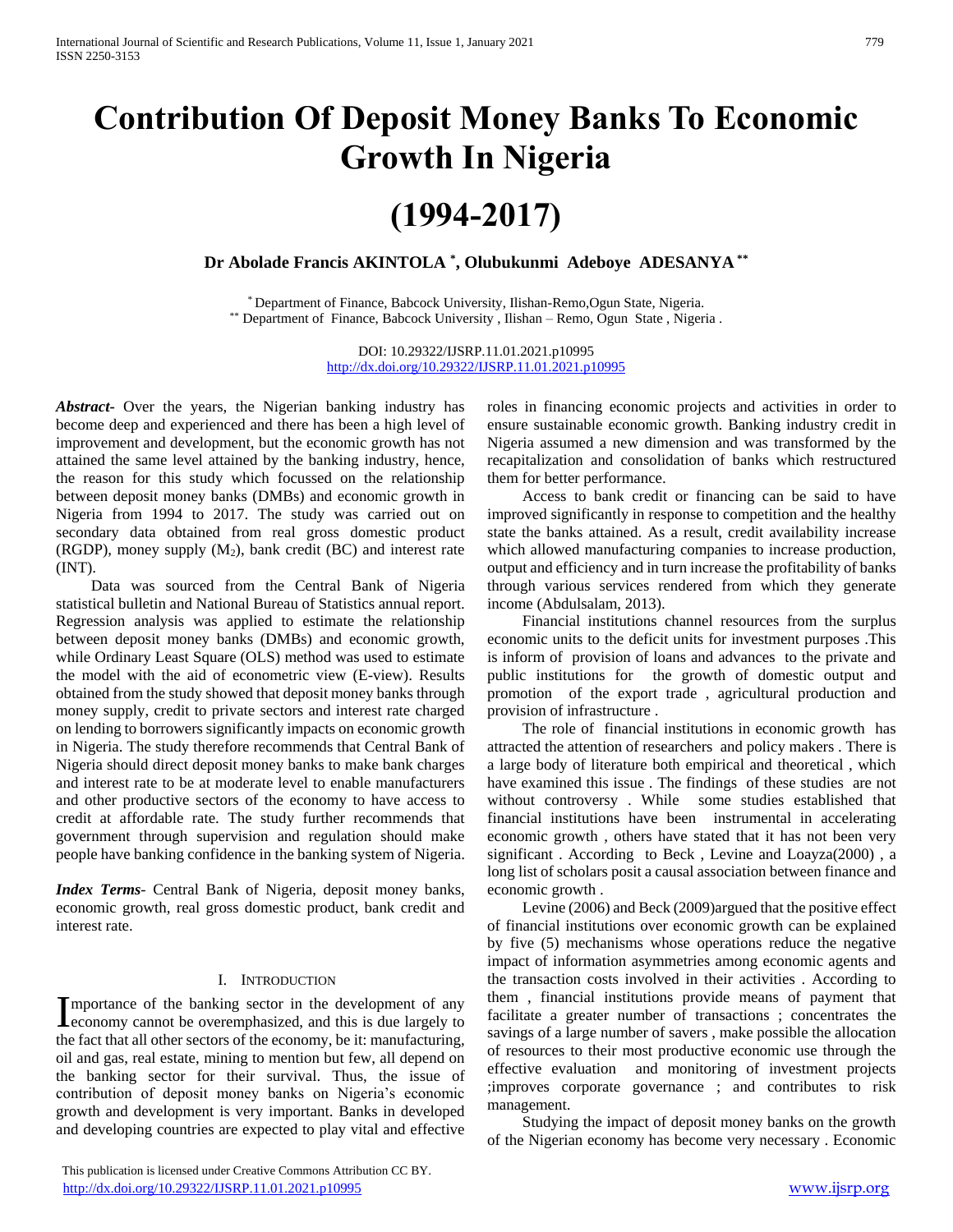growth has long been considered as an important goal of economic policy with substantial body of research dedicated to explaining how this goal can be achieved .But such concerted efforts of researchers and polices have yielded no meaningful result . Central Bank of Nigeria in 2009 noted that flow of credit to the priority sectors fell short of prescribed targets and failed to impact positively on investment , output and domestic price level . From the foregoing , there appears to be a cause for concern . One can ask a question as to if deposit money banks have aided the growth and development of the Nigerian economy ? This study attempt to provide an answer .

#### II. LITERATURE REVIEW

 This section presents review of literatures relating to the study .

# 2.1 Conceptual Review

### 2.1. 1 Deposit Money Bank

 Deposit money banks have traditionally played an important role in financing various sectors of the economy especially in developing nation like Nigeria . This is because deposit money banks involved in financial intermediation process which entails chanelling funds from the surplus units to the deficit units of the economy , thus transforming bank deposits into loans or credit (Ujah & Amaechi ,2005). Deposit money banks function in various dimensions in economy which include : acceptance of deposit from customers for safekeeping , lending to customers ,provision of loans and overdraft, discounting bills of exchange . It is important to state that of all these functions mentioned , deposit money banks major operation is the acceptance of deposits and granting of loans to customers . An efficient financial intermediation function of deposit money bank will boost the micro-economic growth process which is the productive capacity of the economy . Aliyu and Yusuf (2013) reasoned that a developed financial sector should reflect the ease of entrepreneurs with sound projects to obtain financial resources and the confidence with which investors anticipate adequate returns .

## 2.1.2 Bank Credit

 Bank credit is the borrowing capacity provided to an individual by the banking system in the form of credit or a loan . The total bank credit the individual has is the sum of the borrowing capacity each bank provides to the individual . Credit is the extension of money from the lender to the borrower . Sunny(2013) noted that credit implies a promise by one party to pay another for money borrowed or goods and services received . Credit cannot be divorced from the banking sector as banks serve as a conduit for funds to be received in form of deposits from the surplus units of the economy and passed on to the deficit units who need the funds for productive purposes . Banks are therefore debtors to the depositors of funds and creditors to the borrowers of funds .

## 2.1.3 Economic Growth

 Traditionally, many economists and other professionals failed to make clear distinction between the concept of economic growth and economic development , thereby generating debate in literature . Some scholars considered economic development as a process that generate economic and social , quantitative and

 This publication is licensed under Creative Commons Attribution CC BY. <http://dx.doi.org/10.29322/IJSRP.11.01.2021.p10995> [www.ijsrp.org](http://ijsrp.org/)

particularly qualitative changes ,which cause the economy to cumulatively and durably increase its real nominal product . In contrast and compared to development , economic growth is therefore a narrower concept than economic development , because the former is in a limited sense , is an increase of the national income per capital and involves the analysis , especially in quantitative terms of this process , the functional relations between the endogenous variables . In a wider sense , it involves the increase of gross domestic product(GDP), gross national product (GNP) and National Income (NI) , including the production capacity expressed both in absolute and relative size ,per capital ,encompassing also the functional modification of the economy. Economic growth could therefore be seen as all the process of measuring the size of national economics , the macroeconomic indications ,especially the GDP per capital , in an ascendant but not necessarily linear direction , with positive effects on the economic-social sector , while development shows growth impacts on the society by increasing the standard of life (Oshadami,2006).

## 2.2 Theoretical Review

#### 2.2.1 Theory of Financial Intermediation

 Besley and Bringham (2009) emphasised that the presence of intermediaries improves economic well-being . They further explained that financial intermediaries were created to fulfil specific needs of both savers and borrowers , and to reduce the inefficiencies that would otherwise exist if users of funds could get loans only by borrowing directly from savers . Finance is required for different purposes by different people , organizations , and other economic agents . To provide the needed finance , there are varieties of institutions rendering financial services . Deposit money banks are among such institutions that render financial services . They are mainly involved in financial intermediation , or indirect financing which involves channelling funds from surplus unit to the deficit unit of the economy , thus transforming bank deposits into loans and credits .There are businesses that have good ideas and business opportunities they would want to invest money in , but they do not have money. They would be willing to borrow from the net savers who have idle funds . For this reason ,these second groups are called net borrowers or the deficit unit of the economy . However, there are barriers that make it difficult for the borrowing to take place .And to remove this barrier , there is therefore a need for an intermediary (a-gobetween) who will play the role of bridging the gap between the net savers and net borrowers . This role is called financial intermediation . Financial intermediation is the role of channelling money from net savers who have idle funds to investor or net borrowers who are in need of funds .

## 2.2.2 Supply Leading Theory

 Schumpeter (1934) was first to report the link between finance and economic growth and this has been an issue of controversy in both developed and developing economies. The supply-leading theory assumes that financial development is the driver of economic growth . The theory postulates that the existence of financial institutions like deposit money banks /commercial banks and the supply of their financial assets , liabilities and related financial services in advance of demand for them would provide efficient allocation of resources from surplus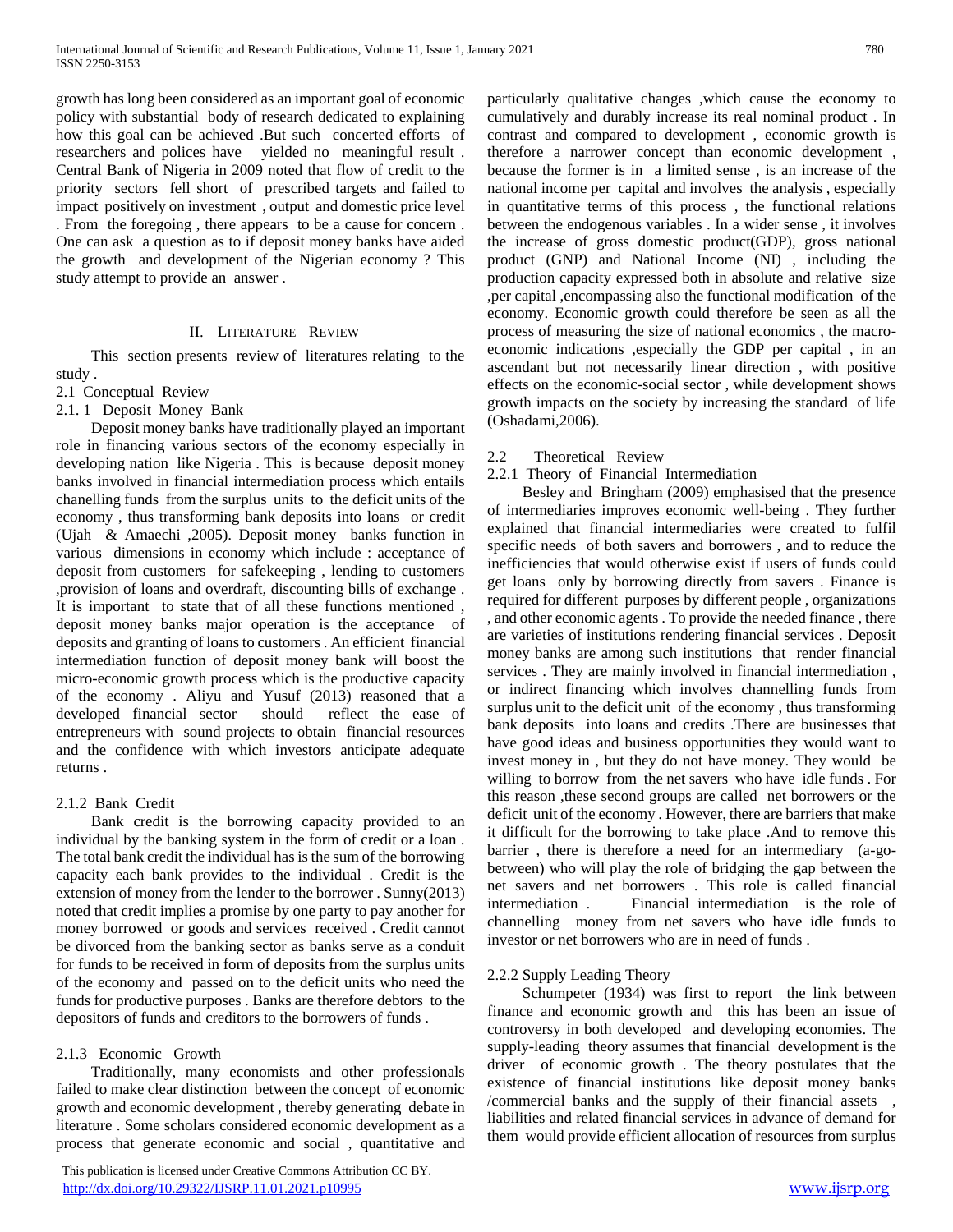units to deficit units , thereby leading the other economic sectors in their growth process .

## 2.2.3 Loan Pricing Theories

 Stiglitz and Weiss developed this theory in 1981 . The theory indicates that banks always set high interest rates . According to the proponents , banks should consider the moral hazards and adverse selection problems in the credit market when maximizing interest income giving the high credit market information asymmetry . When high interest rate is set by banks , it will trigger adverse selection problem in the market as high risk borrowers are willing to accept these high rates . Upon receiving this loans and advances , the borrower may develop moral hazard behaviours or so called borrower moral hazard since they are likely to take on highly risky projects or investment s .

# 2.3 Empirical Review

 Nwanyanwu (2008) used ordinary least square econometric technique to assess the impact bank credit on economic growth in Nigeria . The study used Gross Domestic Product and the aggregate domestic credit to the economy as proxies for dependent and independent variable respectively . Based on the finding of the study , it was observed that banks credit has not impacted significantly on the growth of the Nigerian economy . This was attributed to the fact that banks exhibited apathy in lending to the private sector for productive purposes e.g agricultural sector .As a result of this , the volume of loan actually advanced to investors is insignificant .

 Dada (2014) examined the significance of bank credit in stimulating output within the real sector of the economy . The study employed bivariate and multivariate models by Tang (2003) in the study of thirteen (13)African countries on financial development and growth . Real Gross Domestic Product growth was used as proxy for economic growth value while real private sector credit growth represented the banks credit and independent variable in the study . The study observed that there exists a reverse causation between real output and financial development . In other words , real output causes financial development but not vice versa .

 Sanusi and salleh (2007) examined the relationship between financial development and economic growth in Malaysia covering the period of  $1960 - 2002$ . Three (3) measures of financial development were used , namely ratio of broad money to GDP , credit provided by the banking system , and deposit money banks to GDP. By employing the autoregressive distributed lag approach , the study found that ratio of broad money to GDP , and credit provided by the banking system have positive and statistically significant impact on economic growth in the long run . The result further indicated that a rise in investment will enhance economic growth in the long run .

 Dalhat and Hassan (2016) in their study examined the role of deposit money banks in financing SMEs in Nigeria . Secondary data were extracted and entered into the data view and analysed thereafter . Record of financial support , business environment and managerial skills were extracted and analysed using the linear regression analysis and the multiple regression analysis for the purpose of testing the hypothesis . As for the primary data analysis , the univariate analysis technique was used to obtain the mean and standard deviation to see the level of inclination to the scale .The study recommended that government should as a matter of urgency assist prospective SMEs to have access to finance and necessary information relating to business opportunities , modern technology , raw materials , market , plant and machinery which would enable them to reduce their operating costs and be more efficient to meet the market competition.

 Jatau ,Ali and Ashami (2016) in their study analyzed the impact of deposit money banks' credit on investment in Nigeria . Time series data for thirty one year period 1981 to 2012 was analyzed using ordinary least square (OLS) regression technique with the aid of E-view to test the hypotheses formulated in line with the objectives of the study .Unit root , variance inflation factor (VIF) and Heteroskedacity white test were used for data stationarity and diagnosis . The empirical results of their study shows that both total deposit money banks credit and interest rate exert a positive and significant impact on investment in Nigeria . However ,the result of the interest rate is at variance with the *apriori* expectation . Considering the empirical result , the study concludes that deposit money banks' credit to the private sector should be sustained as it is a viable source of finance to the private sector of the Nigerian economy . The study therefore recommended that greater efforts should be made to make available more medium and long term loans to the productive sectors such as the manufacturing sector , agricultural sector and SMEs as they constitute integral growth process . Also interest rate on credit facility granted to private sector should be significantly reduced .

## III. METHODOLOGY

 Research design adopted for this study is *ex-post facto* . This is because the event has already taken place . Secondary data obtained from the Statistical Bulletin published annually by the Central Bank of Nigeria (CBN) and publications of the National Bureau of Statistics (NBS) were used for this study . The data covered a period of twenty four (24)years from 1994 to 2017 .

 Method of data analysis adopted for the study is Ordinary Least Square (OLS) .This method is adopted to determine contribution of deposit money banks to economic growth in Nigeria from 1994 to 2017 . Econometric views (E-views) software package will be applied to statistically measure the relationship .

The model to capture contribution of deposit money banks to economic growth in Nigeria is stated below ;

- $RGDP = \beta o + \beta_1 MS + \beta_2 INT + \beta_3 BC + \mu$
- Where :

RGDP =Real Gross Domestic Product

MS =Money Supply

 $INT = Interest Rate$ 

BC = Bank Credit

βo = Intercept

 $β<sub>1</sub> - β<sub>3</sub> = Partial slope of the variables$ 

 $\mu$  = Stochastic error term which represents other independent variables not included

in the model .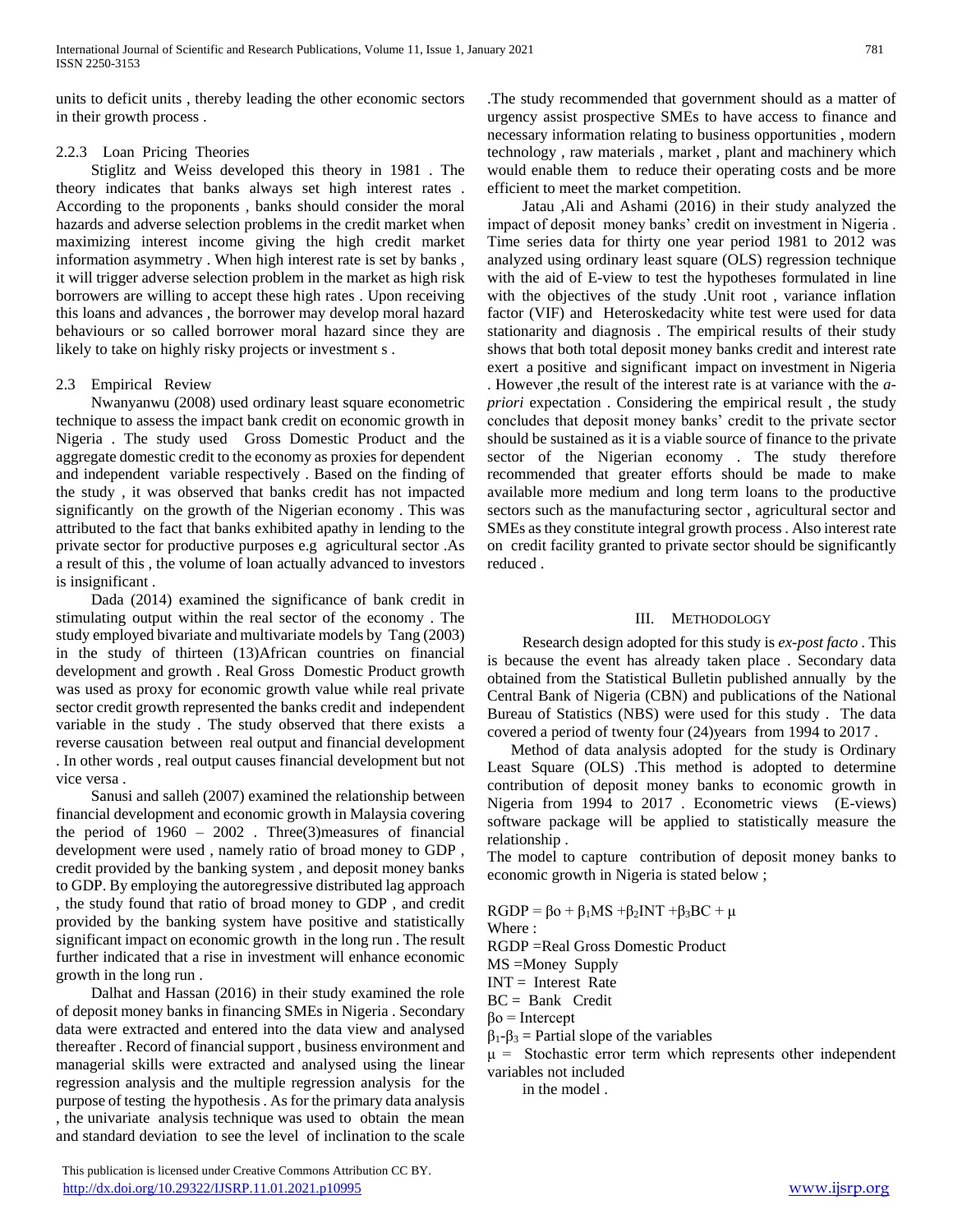International Journal of Scientific and Research Publications, Volume 11, Issue 1, January 2021 782 ISSN 2250-3153

### IV. DATA PRESENTATION AND ANALYSIS

 To achieve the objective of this study i.e contribution of deposit money banks to economic growth in Nigeria, secondary data on real gross domestic product (RGDP), money supply (MS), bank credit (Credit) and interest rate (INT) were collected from CBN statistical bulletin for period between 1994 to 2017 i.e 24 years.

 To bring interest rate to the same level with real gross domestic product (RGDP), bank credit (Credit) and money supply (MS), log of these variables were obtained. The data were analysed in two folds, namely: the descriptive analysis which described the obtained data; and empirical analysis where the regression analysis estimates are shown.

| The descriptive statistics of the research data is presented and discussed below:<br>Table one |                |                   |                  |            |  |  |
|------------------------------------------------------------------------------------------------|----------------|-------------------|------------------|------------|--|--|
|                                                                                                | <b>LOGRGDP</b> | LOGM <sub>2</sub> | <b>LOGCREDIT</b> | <b>INT</b> |  |  |
|                                                                                                | 10.43461       | 7.592569          | 7.291965         | 18.7418    |  |  |
|                                                                                                | 10.41403       | 7.620906          | 7.129747         | 18.1350    |  |  |
|                                                                                                | 11.14221       | 9.846986          | 9.834895         | 29.8000    |  |  |

Descriptive Statistics :

|              | LOGRGDP  | LOGM <sub>2</sub> | LOGCREDIT   | <b>INT</b> |
|--------------|----------|-------------------|-------------|------------|
| mean         | 10.43461 | 7.592569          | 7.291965    | 18.74187   |
| median       | 10.41403 | 7.620906          | 7.129747    | 18.13500   |
| maximum      | 11.14221 | 9.846986          | 9.834895    | 29.80000   |
| minimum      | 9.884314 | 4.710542          | 4.062561    | 13.54000   |
| Std.Dev      | 0.449859 | 1.646771          | 1.807414    | 3.308716   |
| skewness     | 0.202743 | $-0.140370$       | $-0.025800$ | 1.672841   |
| kurtosis     | 1.522735 | 1.691473          | 1.711658    | 6.619876   |
| Jarque-Bera  | 2.346731 | 1.791057          | 1.662488    | 24.29709   |
| probability  | 0.309324 | 0.408392          | 0.435507    | 0.000005   |
|              |          |                   |             |            |
| sum          | 250.4306 | 182.2217          | 175.0072    | 449.8050   |
| Sum Sq. Dev. | 4.654580 | 62.37266          | 75.13515    | 251.7948   |

Source: Author's computation using E-views 9

 From the results descriptive statistic above, there is evidence of significant variation in the trends of the variables within the period of consideration. This is shown by the differences between the maximum and the minimum of all the variables.

 The probability of the Jarque-Bera statistic for both interest rate is very low and leads to rejection of the null hypothesis of a normal distribution, further confirming that the Skweness and kurtosis of the sample data does not match a normal distribution and suggesting that the data series for interest rate is not normally

distributed. However, since the probability of the Jarque-Bera statistics for LOGRGDP, LOGM2, and LOGCREDIT are insignificant, it leads to acceptance of the null hypothesis of a normal distribution, indicating that the Skweness and kurtosis of each of the sample data match a normal distribution, and suggesting that the data series for the variables are normally distributed.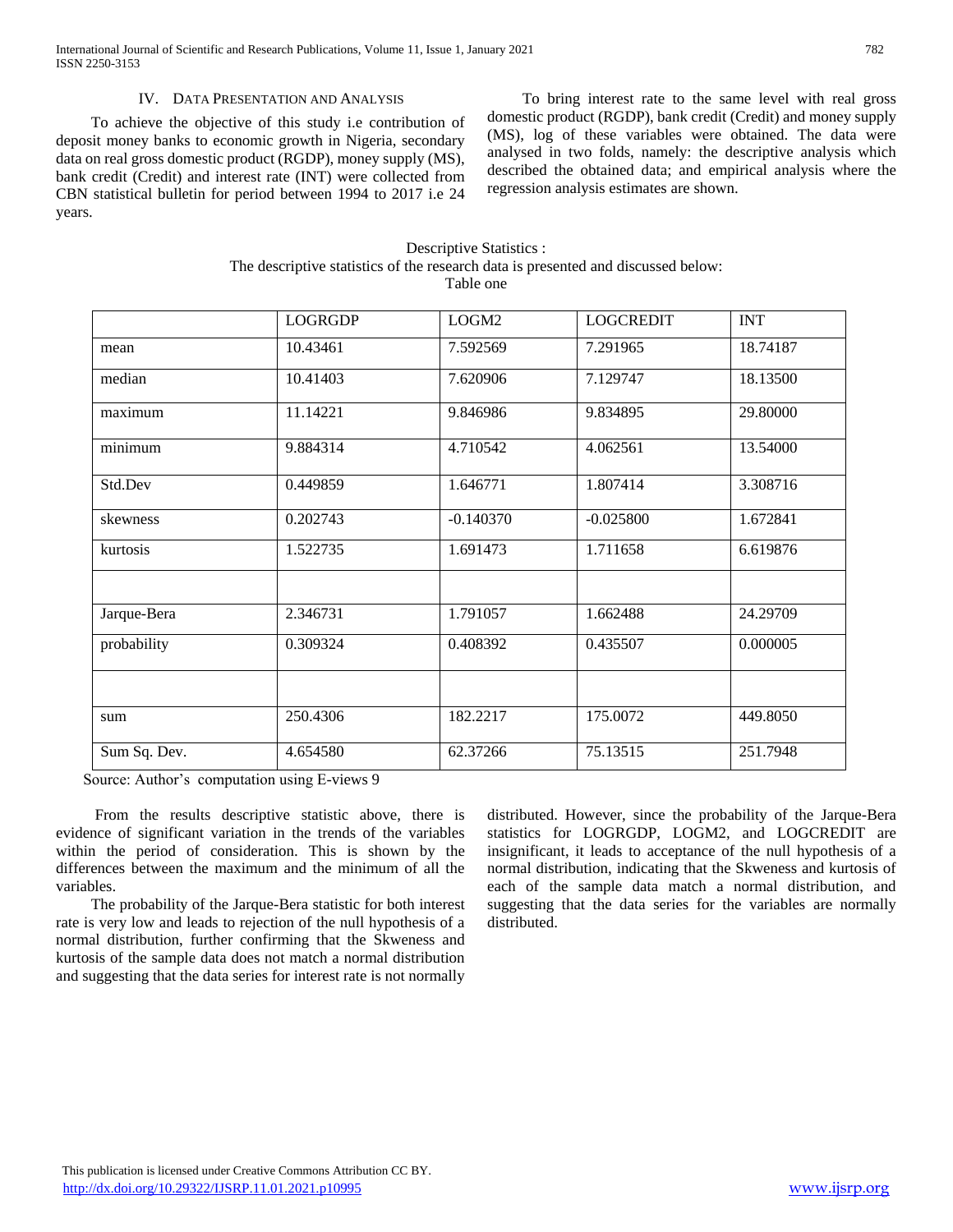## Table Two

|                                            |                                                                      |              | Money Supply and Economic Growth |                                   |        |
|--------------------------------------------|----------------------------------------------------------------------|--------------|----------------------------------|-----------------------------------|--------|
| Model One<br>$Y = a_0 + \beta_1 x_1 + \mu$ |                                                                      | Coefficients | <b>Standard Error</b>            | t-statistic                       | prob   |
| $\mathbf{I}$                               | (Constant)                                                           | 8.401759     | 0.089719                         | 93.64493                          | 0.0000 |
|                                            | LOGM <sub>2</sub>                                                    | 0.267742     | 0.011559                         | 23.16300                          | 0.0000 |
| a.                                         | Dependent Variable: LOGRGDP<br>$r^2=0.9696$ , F=536.53, p=0.000<0.05 |              |                                  | $LOGRGDP = 8.4017 - 0.2677 LOGM2$ |        |

Source: Author's computation using Eviews 9

 Research objective here sought to evaluate the impact of money supply by deposit money banks on economic growth. The results in table two above shows that money supply by deposit money banks, proxied by LOGM2 has a significantly positive impact on economic growth as shown by the coefficient of LOGRGDP 0.2677) and the significant p-value of 0.000 which is less than 0.05.

 Also, the magnitude of impact stands at just 26.77%, that is, a 1% increase in money supply by deposit money banks will increase real GDP by almost 27%. Furthermore, the  $\mathbb{R}^2$  value of 0.9696 shows that about 96% changes in real GDP is explained by money supply. Furthermore, the entire model is significant in explaining the impact of money supply by deposit money banks on economic growth in Nigeria as depicted by the F-Statistic of 536.5 and with a p-value of  $0.000 \times (0.05)$ .

|                                     | Interest Rate and Economic Growth                                    |                       |                         |        |
|-------------------------------------|----------------------------------------------------------------------|-----------------------|-------------------------|--------|
| Model Two<br>$Y=a_0+\beta_2x_2+\mu$ | Coefficients                                                         | <b>Standard Error</b> | t-statistic             | Prob.  |
| (Constant)                          | 11.66706                                                             | 0.482552              | 24.17783                | 0.0000 |
| <b>INT</b>                          | $-0.065759$                                                          | 0.025371              | $-2.591895$             | 0.0166 |
| a.                                  | Dependent Variable: LOGRGDP<br>$r^2=0.2339$ , F=6.717, p=0.0166<0.05 |                       | LOGRGDP=11.667-0.065INT |        |

Table Three

Source: Author's computation using Eviews 9

 Research objective above sought to ascertain the effect of interest rate charged by deposit money banks on economic growth. The results in table three above shows that interest rate significantly and negatively influences economic growth as shown by the positive coefficient of INT (-0.066) and the significant pvalue of 0.0166 which is less than 0.05.

 Also, the magnitude of impact stands at just 6.6%, that is, a 1% increase in interest rate will cause economic growth to fall by 6.6%. furthermore, the  $R^2$  value of 0.2339 shows that only 23% changes in economic growth is explained by changes in interest rate. Furthermore, the entire model is significant in explaining the effect of the interest rate on economic growth as depicted by the F-Statistic value of 6.717 and with a significant p-value of 0.0166  $(<0.05)$ .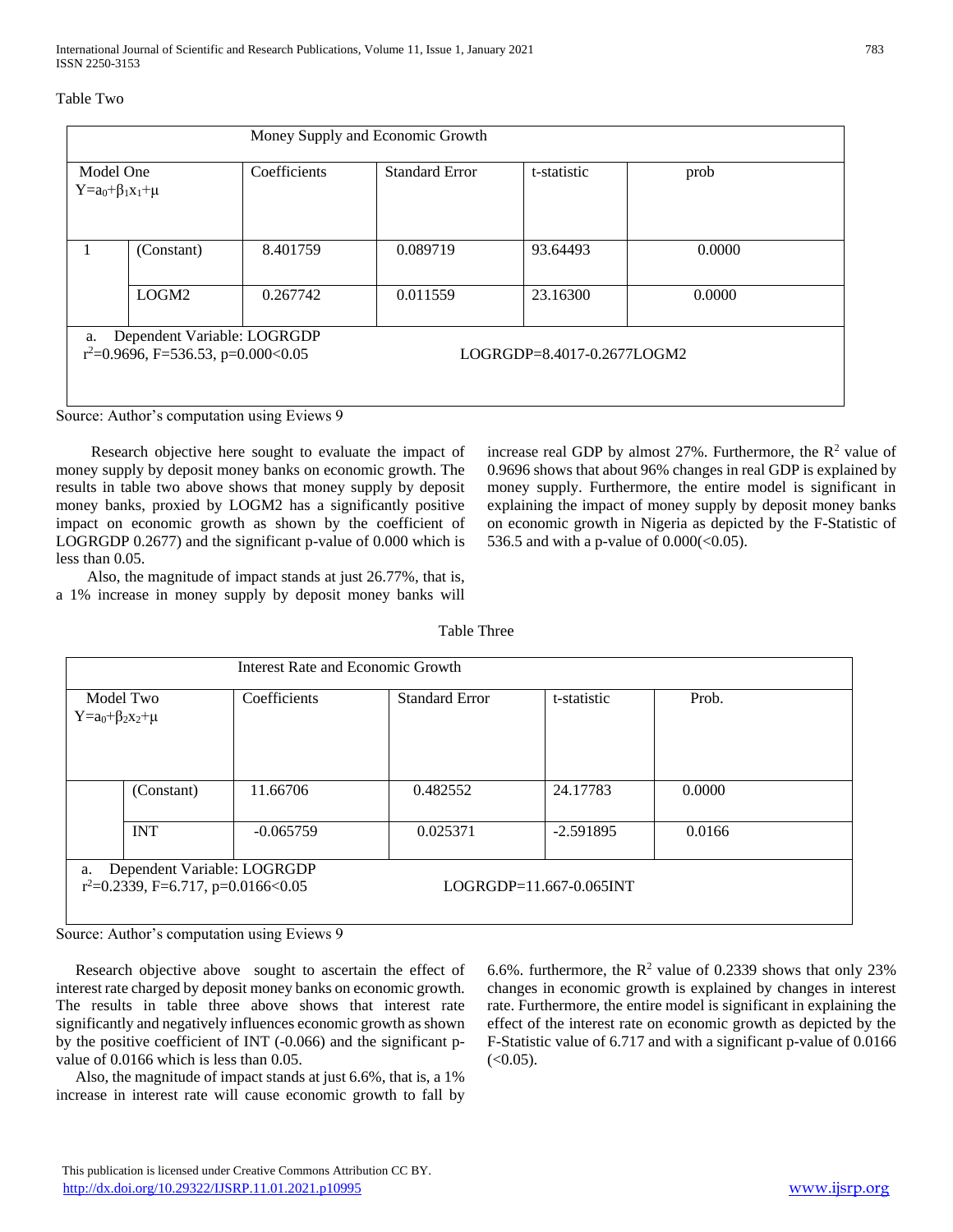| Banks' credit and Economic Growth                                                                             |                   |              |                       |             |        |
|---------------------------------------------------------------------------------------------------------------|-------------------|--------------|-----------------------|-------------|--------|
| Model Three                                                                                                   |                   | Coefficients | <b>Standard Error</b> | t-statistic | prob   |
| $Y=a_{0+\beta 3}x_{3+\mu}$                                                                                    |                   |              |                       |             |        |
|                                                                                                               | (Constant)        | 8.650014     | 0.072511              | 119.2930    | 0.0000 |
|                                                                                                               | LOGM <sub>2</sub> | 0.244735     | 0.009664              | 25.32566    | 0.0000 |
| Dependent Variable: LOGRGD<br>a.<br>$r^2 = 0.9668$ , F=641.38, p=0.000 <0.05<br>LOGRGDP=8.6500-0.245LOGCREDIT |                   |              |                       |             |        |

| Table Four |  |
|------------|--|
|------------|--|

Source: Author's computation using Eviews 9

 Research objective above sought to determine the effect of the deposit money banks' credit on economic growth. The results in table four above shows that banks' credit, proxied by LOGCREDIT significantly and positively influences economic growth as shown by the positive coefficient of LOGCREDIT (0.2447) and the significant p-value of 0.0000 which is less than 0.05.

 Also, from the results, the magnitude of the significant impact stands at about 25%, that is, a 1% increase in banks' credit will cause an increase in economic growth by up to 25%. Furthermore, the  $R<sup>2</sup>$  value of 0.9668 shows that about 97% changes in economic growth is explained by changes in banks' credit. Furthermore, the entire model is significant in explaining the effect of deposit money banks' credit on economic growth as depicted by the F-Statistic value of 641.4 and with a significant p-value of 0.000 which is less than 0.05.

#### V. DISCUSSION OF FINDINGS

 From the descriptive statistics, we find that as pre-supposed by theory, real GDP, banks' credit to private sector, and money supply by deposit money banks are normally distributed as shown by the insignificant value of the Jarque-Berra statistic.

 Also, the empirical analysis of the first model showed that the coefficient of money supply in the model was positive and significant which led to the rejection of the null hypothesis and the conclusion that money supply by deposit money banks has a significantly positive impact on the economic growth of Nigeria. However, the level of impact was low as given by the coefficient which was just about 27%. The value of the intercept was positive and significant, rightly indicating that asides money supply by deposit money banks, there are other factors that affect economic growth. This finding conforms to *a-priori* and further substantiates the fact that when money is made available in an economy, it improves economic activities as well as economic growth. This finding is consistent with the works of Khan, Qayyum and saheed (2005)who examined the relationship between financial

 This publication is licensed under Creative Commons Attribution CC BY. <http://dx.doi.org/10.29322/IJSRP.11.01.2021.p10995> [www.ijsrp.org](http://ijsrp.org/)

development and economic growth for 159 countries over the period 1960-1999 using the two stage least squares (2SLS) and found that financial development has a positive and statistically significant effect on economic growth. The findings are also consistent with the work of Sanusi and Salleh (2007) who examined the relationship between financial development and economic growth in Malaysia covering the period 1960-2002 using ratio of broad money to GDP as a measure and found that ratio of broad money to GDP has a positive and statistically significant impact on economic growth in the long run.

 Furthermore, the results of the estimated second model showed that the coefficient of interest rate in the model was consistent with *a-priori*, negative and significant which led to the rejection of the null hypothesis of significant impact, and thus, the conclusion that the interest rate charged by deposit money banks has a significant but negative impact on economic growth. However, the level of impact was also very low as given by the coefficient of 6.6%. the value of the intercept was positive and significant , rightly indicating that asides interest rate, there are other factors that affect economic. This finding conforms to *a-priori* and therefore suggests that when interest rate rises, it will reduce investment and reduce economic growth.

 Finally , the result in the third model showed that the coefficient of bank credit in the model was also positive and significant which led to the conclusion that banks' credit significantly impacts economic growth . The positive level of impact was also very low as given by the coefficient of 25% . The value of the intercept was also positive and significant, rightly indicating that asides credit from deposit money banks ,there are other factors that affect economic growth . This finding conforms to *a-priori* and shows that for every naira of credit given to the private sector by deposit money banks , investment is boosted and hence economic growth is enhanced . This finding is consistent with the work of Ali , Jatau and Ashami (2016)who analyzed the impact of the Deposit money banks' credit on investment in Nigeria .

 In summary , the overall finding of this study suggests that deposit money banks through its supply of money , credit to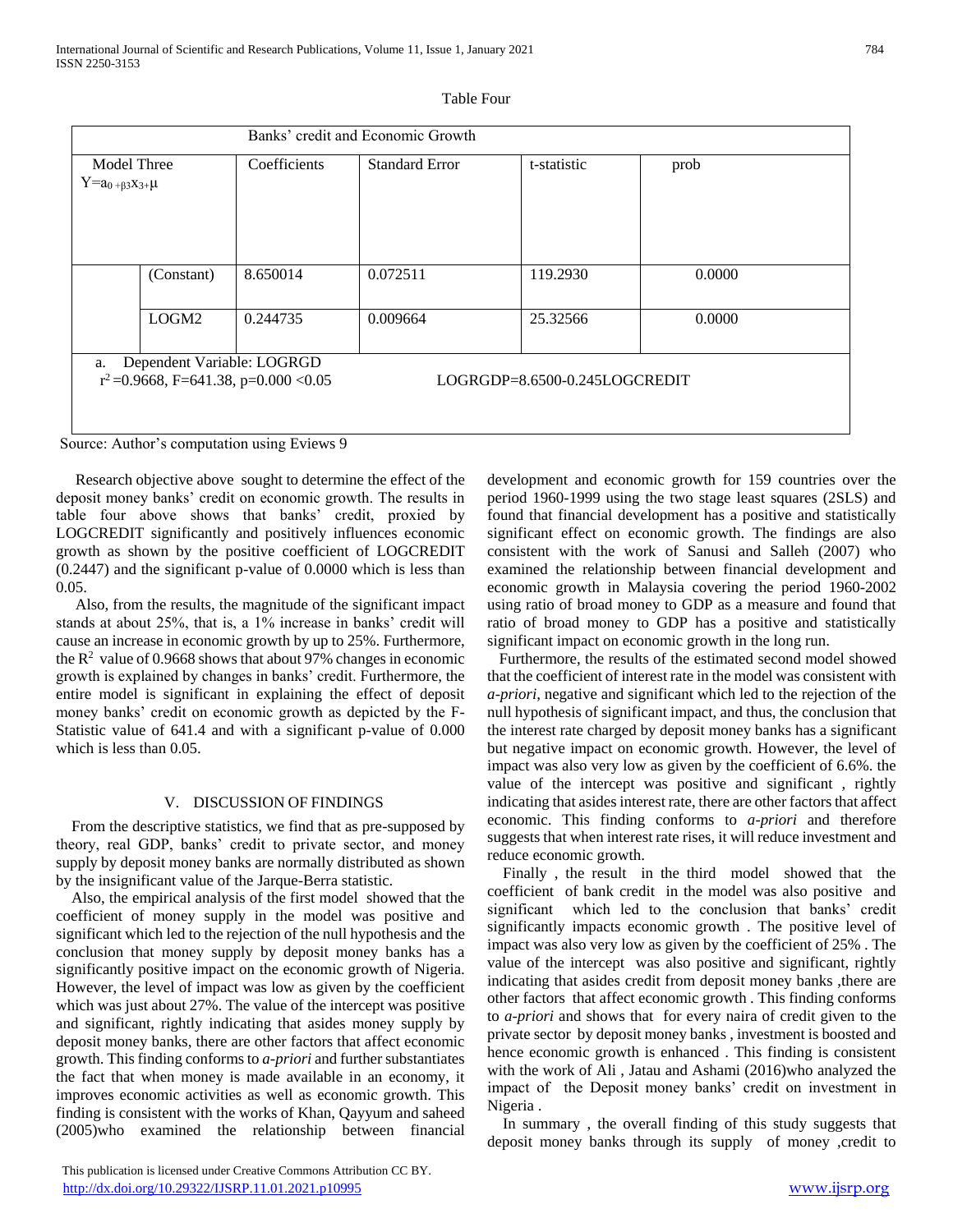private sector , and interest rate charged , significantly impacts economic growth, therefore, the continuous development of deposit money banks and financial sectors in general would go a long way in improving the economy of Nigeria .

#### VI. CONCLUSION

 Deposit money banks are prime mover of economic growth of any country as they provide financial assistance , support and services to different sectors of the economy . This study sought to examine the relationship between deposit money banks and economic growth in Nigeria from 1994 to 2017 . The findings of the study suggests that deposit money banks through its supply of money , credit to private sectors and interest charged on lending to borrowers ,significantly impacts on economic growth in Nigeria . For the reason discuss above , Federal Government of Nigeria (FGN) through Central Bank of Nigeria (CBN) with effective regulation and supervision can make deposit money banks to contribute more to economic growth and development of Nigeria from the monetary and credit policies issued to deposit money banks every two years .

 The result of this study is in agreement with similar study carried out by Sanusi and Salleh (2007) which stated that credit provided by the banking system has positive and significant impact on economic growth in the long run .

5.1 Recommendations

 In line with the findings and conclusion of this study , the following recommendations are made :

- 1. Central Bank of Nigeria (CBN) should direct banks to make bank charges and interest rate to be at moderate level to enable manufacturers and other productive sectors of the economy to have access to credit so that in the course of obtaining credit to finance production , interest element will not shoot up cost of production thereby making the price of locally produced goods to be high compared to imported goods .
- 2. Through monetary and credit guidelines issued by the Central Bank of Nigeria every two years , specific percentage of total bank credit should be assigned to manufacturing and other productive sectors of the economy. Monitoring team of both Central Bank of Nigeria and Nigerian Deposit Insurance Corporation should ensure that deposit money banks meet the specified rate .Any deposit money bank that does not meet the specified rate by way of credit granted to their customers should be sanctioned by the monetary authority
- 3. Central Bank of Nigeria should encourage deposit money banks to increase their lending activities to less preferred sectors of the economy on the ground that such lending will be fully guaranteed by the government to avoid the issue of bad and doubtful debt . This policy will help diversify the economy for greater prospects and development .
- In order to encourage owners of private businesses to take advantage of credit facilities , deposit money banks should be encouraged to set up Financial Advisory Services Unit (FASU) to advise and enlighten

 This publication is licensed under Creative Commons Attribution CC BY. <http://dx.doi.org/10.29322/IJSRP.11.01.2021.p10995> [www.ijsrp.org](http://ijsrp.org/)

entrepreneurs of the need to borrow from banks to develop their business .

Government should encourage transparency within the banking sector in order to instil banking confidence in people because a lot of Nigerians still prefer to keep the money at home instead of bank . This is because of banks failure witnessed by them . Where there is no banking confidence in the people , a lot of money will be outside the banking system and this will affect credit to be granted and government will not be able to use money supply to control the economy .

#### **REFERENCES**

- [1] Abdulsalam, I .(2013). Impact of banking sector development on economic growth : Another look at evidence from Nigeria . Journal of Business Management and Social Sciences Research ; 2(4) ,49-57.
- [2] Aliyu ,M .& Yusuf , A.H .(2013). Impact of private sector credit on real sector of Nigeria . International Journal of Business and Social Research vol . 3 (5); 105-116.
- [3] Beck, T. (2009). The econometric of finance and growth. The Palmgrave Handbook of Econometrics, Basingstone ; Palmgrave .
- [4] Beck, T., Levine, R. & Loayza, R. (2000) . Finance and sources of growth. Journal of Financial Economics ; 58 (1-2), 261- 300.
- [5] Besley , J. &Bringham , H. (2009). Principles of Finance . South Western Centage Leaning ,USA.
- [6] Dada, R. M. ((2014). Commercial banks' credit and SMEs development in Nigeria . An empirical review . International Journal of Review ; 1(8), 305- 320 .
- [7] Dalhat, B. S. &Hassan , N. M.(2016). The role of money deposit banks in financing small and medium scale enterprises in Nigeria . Middle Eastern Finance and Economics , 8; 146 -152 .
- [8] Jatau , S . ,Ali, J. I. &Ashami, P. I. (2016) . Deposit money banks' credit and investment drive of developing economies. Empirical evidence from Nigeria . Asian Journal of Agricultural Extension , Economics & Sociology, 11 (1) , 1-12 .
- [9] Khan ,M. A.,Qayyum , A. & Saheed ,A. S.(2005). Financial development and economic growth : The case of Pakistan . The Pakistan Development Review , 44(2), 819- 837 .
- [10] Levine , R, (2006). Finance and growth :The theory , evidence and mechanisms . Handbook of Economic Growth : North Holland ; Elsevier .
- [11] Nwanyanwu, O.J.(2008). An analysis of banks' credit on Nigerian economy growth . Jos Journal of Economics , 4(1), 45 -55.
- [12] Oshadami, O, L. (2006). The impact of domestic debt on Nigeria's economic growth . Unpublished B .Sc project .
- [13] Sanusi , N .A. &Salleh ,N. H.M,(2007). Financial development and economic growth in Malaysia . An application of ARDL approach .
- [14] Schumpeter , J. A.(1934). The theory of economic development :An inquiry into profits ,capital , credit , interest and business cycle . Cambridge Mass : Harvard University Press.
- [15] Stiglitz , J.E.& Weiss, A .(1981) .Credit rationing in markets with imperfection information .American Economic Review 7(3); 393 -410 .
- [16] Sunny, I. O.(2013). T he impact of commercial banks' credit to agriculture on agricultural development in Nigeria . An econometric analysis . International Journal of Business , Humanities and Technology ; 3(1), 85 - 94 .
- [17] Ujah,N.I. &Amaechi, A. E. (2005). Money , banking and finance in a developing world. Cheeda Global Print, Aba .

#### **AUTHORS**

**First Author** – Dr Abolade Francis AKINTOLA Department of Finance, Babcock University, Ilishan-Remo, Ogun State, Nigeria., E-mail: akintolaa@babcock.edu.ng GSM:08023563670